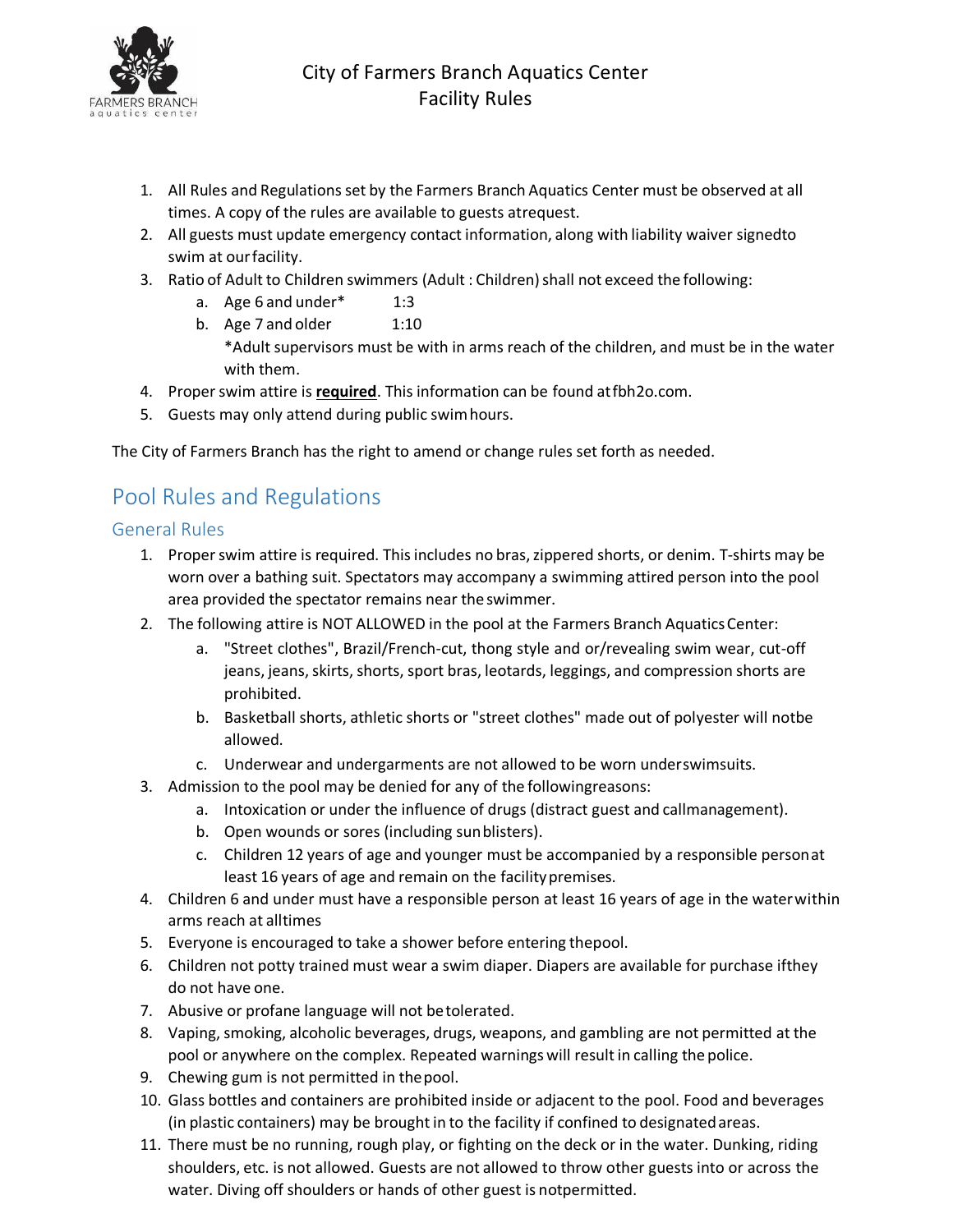

## City of Farmers Branch Aquatics Center Facility Rules

- 12. Public display of affection is prohibited.
- 13. No diving in anypools.
- 14. Actions deemed unsafe by the lifeguards areprohibited.
- 15. Guests must stay off lane ropes, safety lines, andguardchairs.
- 16. Only US coast guard approved lifejackets will be permitted in the pool. The coastguard label must be presented to staff. Any other type of floatation device isprohibited.
- 17. Only FBAC inner tubes will be permitted in the Lazy River. Adult supervision is required in the water for anyone utilizing a lifejacket regardless of age. Lifejackets are available, if needed.
- 18. Loitering is not permitted adjacent to the Aquatics Centerentrance.
- 19. Only employees are permitted in the lifeguard and staff offices, concession stand, ticket booth, filter areas, mechanical rooms, storage, and anywhere else deemed inappropriate by management.
- 20. Guests are not to use the office phone. A phone is available in the Natatorium lobby, or in the lifeguard break room. Guests may use the office phone under supervision for a limitedtime.
- 21. Only service animals are permitted in the pool area. Animals are not permitted in thewater.
- 22. Toys will not be permitted in the Frog Pond at any time, water toys are allowed inthe Natatorium, at the discretion of staff.
- 23. Prolonged underwater swimming or breath holding isprohibited.
- 24. Clothing with offensive wording or symbols will not be permitted, and is at the discretion of the management.
- 25. Guests will not be able to loiter in the pool area. All guests entering the pool area must be dressed to swim unless they are an adult supervising a child 10 years of age or older. Children 6 years of age and under must have an adult 16 years of age or older within arm's reach in the water at all times.
- 26. If there are repetitive offenses, the head guard will be summoned to discuss actions.
- 27. Per city ordinance, head guards on duty may eject or suspend persons from the pool area for violation of pool rules, not following lifeguard instruction, harassment of lifeguards or supervisors, or any other action detrimental to the safe and orderly operation of the pool. In the case of serious misconduct the Police Department will be called. In cases involving children, parents will be notified and in some cases the Police Department may be called.

## Indoor Pool Rules/Regulations

### Lap Pool

- 1. Lap lanes are for continuous lap swimming atspecified hours. The intent of lap lanes is for fitness and instruction (except when available for openswim).
- 2. Hours of lap lanes will vary with seasons andprogramming.
- 3. There will be one lap lane open at all times, unless there is a program going on.
- 4. If needed, swimmers should split lanes in half or use circle swimming.
- 5. No diving.
- 6. Ramp is for entry and exit of pools only, no standing or playing.
- 7. No walking on the ramp walls, staffonly
- 8. No hanging on the lane ropes
- 9. The Guest ''traffic" cones. There are four types of cones.
	- a. Swim: Lanes for lap swimming only; BLUECONES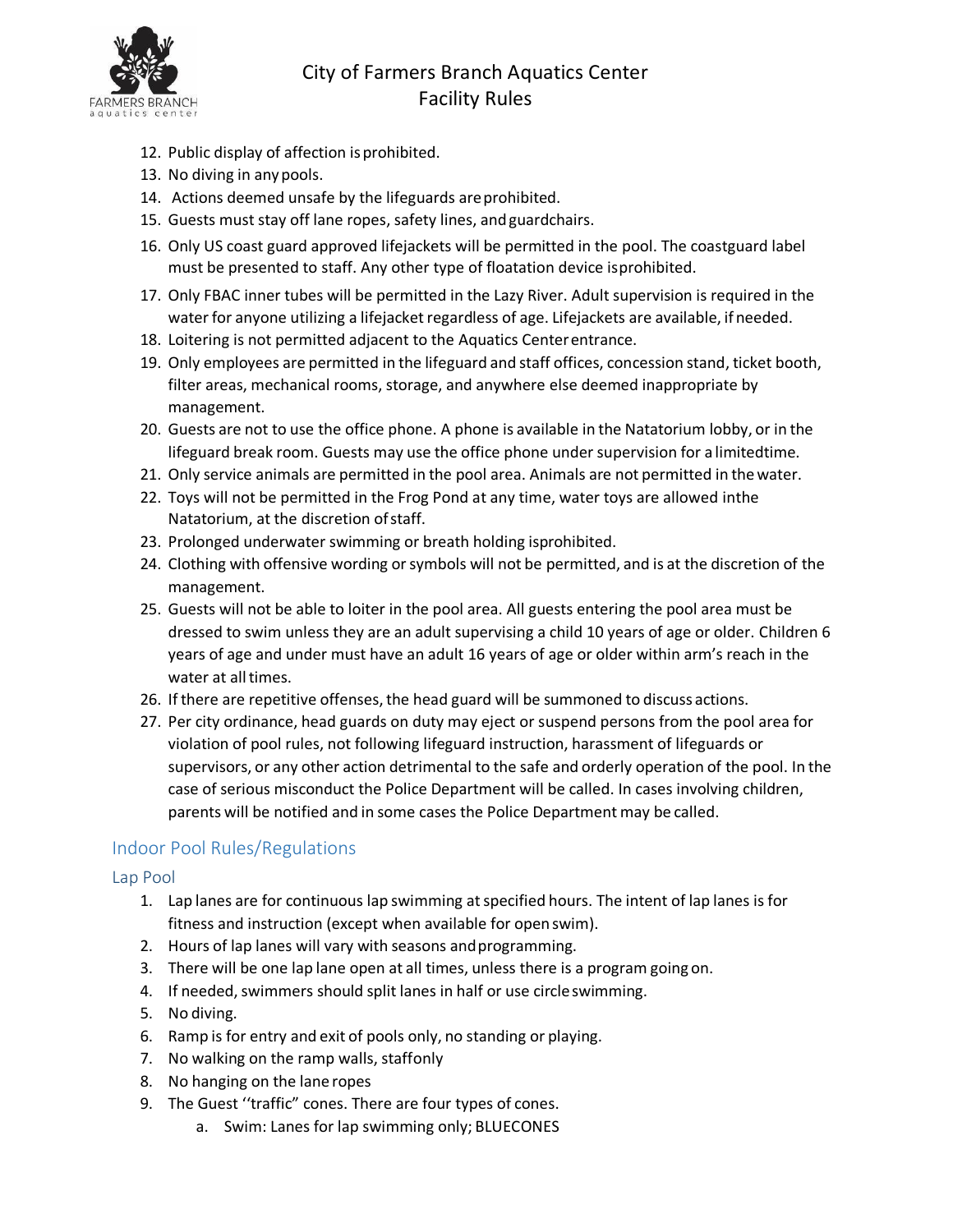

## City of Farmers Branch Aquatics Center Facility Rules

- b. Self-Guided Workouts: other fitness types including lap swim; PINK CONES
- c. Scheduled classes: fitness or swim lessons, area/lane isreserved; LIMECONES
- d. Open swim: all ages allowed for recreational/fitness swim;WHITECONES

### Therapy Pool

- 1. It is for structured activities, training and therapy, unless it is open swim
- 2. Hours of Therapy Pool will vary with seasons andprogramming.
- 3. Only aquatic shoes may beused.
- 4. No diving.
- 5. No walking on the ramp walls, staffonly

## Outdoor Pool Rules/Regulation

## Activity Structure

- 1. An adult must supervise children under 10, children 6 and under must have an adultin the water within arm's reach at alltimes.
- 2. No running on or around the play structure.
- 3. No headfirst sliding on slides or intunnels.
- 4. No climbing on pipes orhandrails.
- 5. No hanging on or swinging on pullropes.

#### *Activity Structure Slides*

- 1. One person per slide, 200 lbs. is maxweight.
- 2. Children under 36 (3 ft.) tall are not permitted on thisride.
- 3. No adults may go down any of the Activity PoolSlides.
- 4. Swim wear with exposed zippers, buckles,rivets or metal ornamentation are not permitted on the slides. Bunkz will need to be provided to thoseindividuals.
- 5. Forming chains in prohibited.
- 6. Slide must be ridden feet first lying on yourback.
- 7. Dispatch each rider once the slide trough is clear.
- 8. Riders must wait for the lifeguardinstructions.
- 9. Do not run, dive, stand, kneel, rotate or stop in theslide.
- 10. Do not block the end of the slide.
- 11. Leave the slide quickly andorderly.
- 12. No swimming or floatation devices allowed in theslide.

### Lazy River

- 1. Tubes are only to be used within the river but are notrequired.
- 2. Keep hands and feet inside theriver.
- 3. Do not flip over tubes with people inthem.
- 4. Tubes must remain in the bank or in theriver.
- 5. Put tubes in the bank whenexiting.
- 6. No tube "chains"